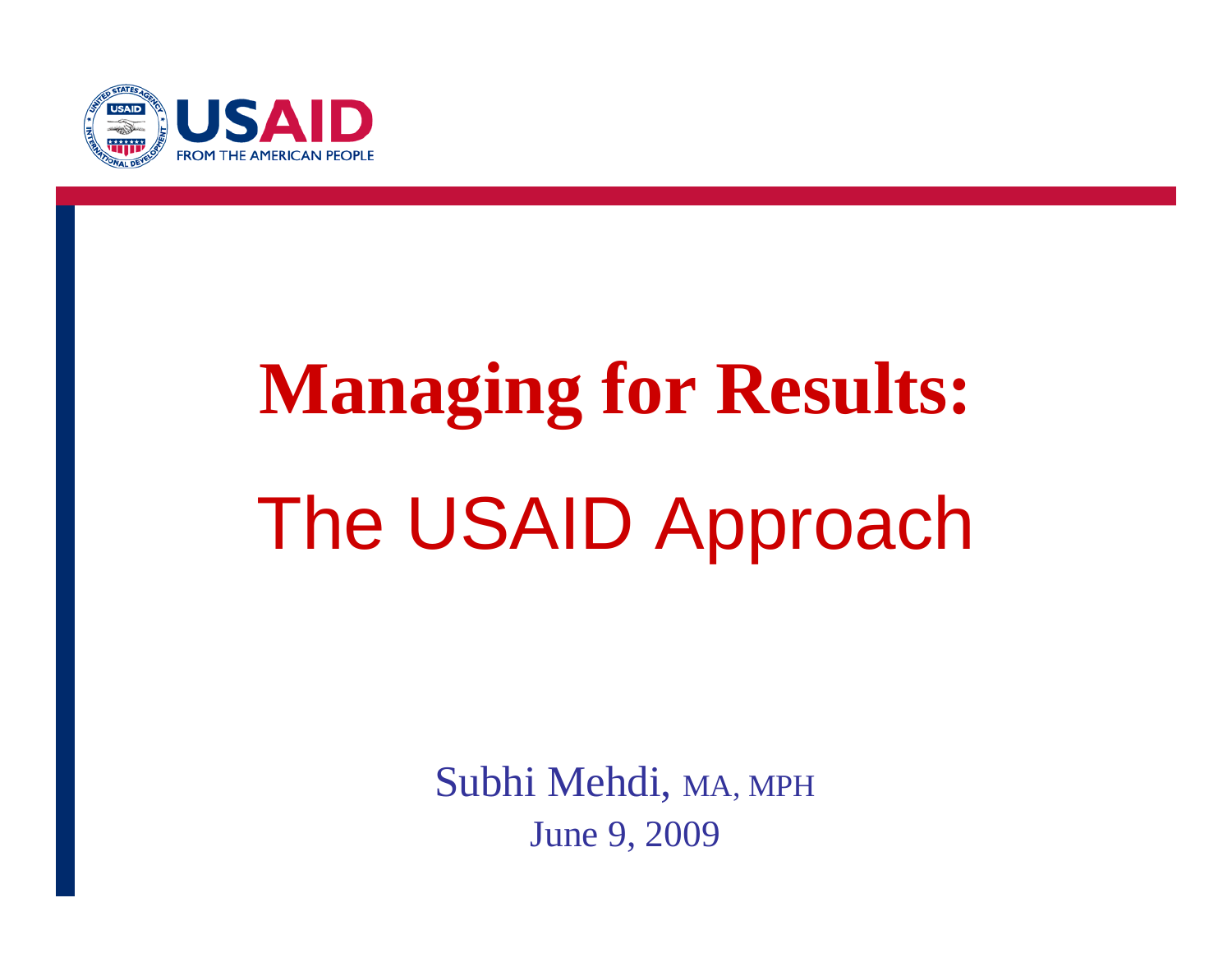

### **Key Components**

- **Strategic Planning**
- **Achieving Results**
- **Assessing Results**

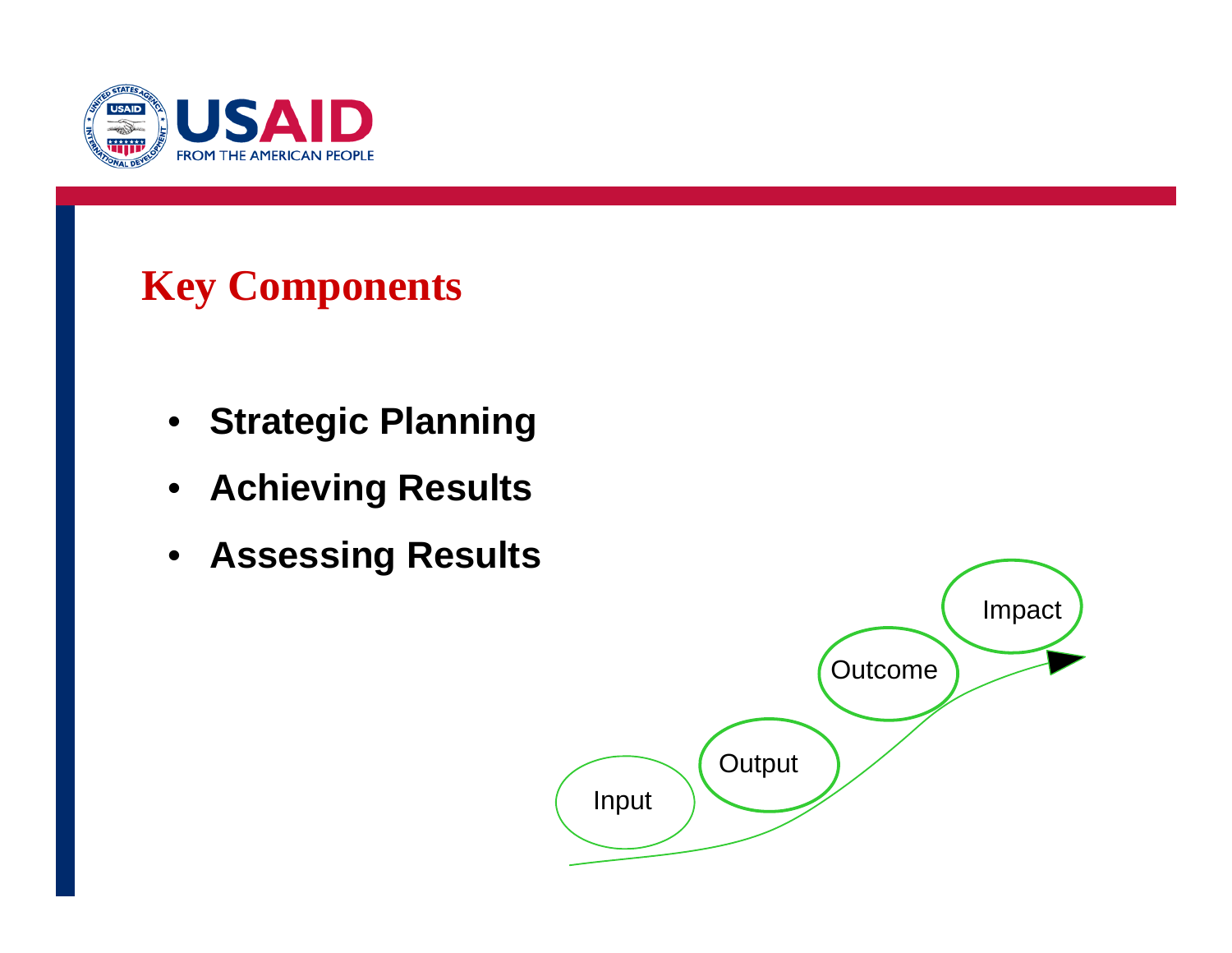



#### **Strategic Planning**

- **Centers on the Assistance Objective**
- **Uses the Results Framework at the Program Level**
- **Uses the Log Frame at the Project Level**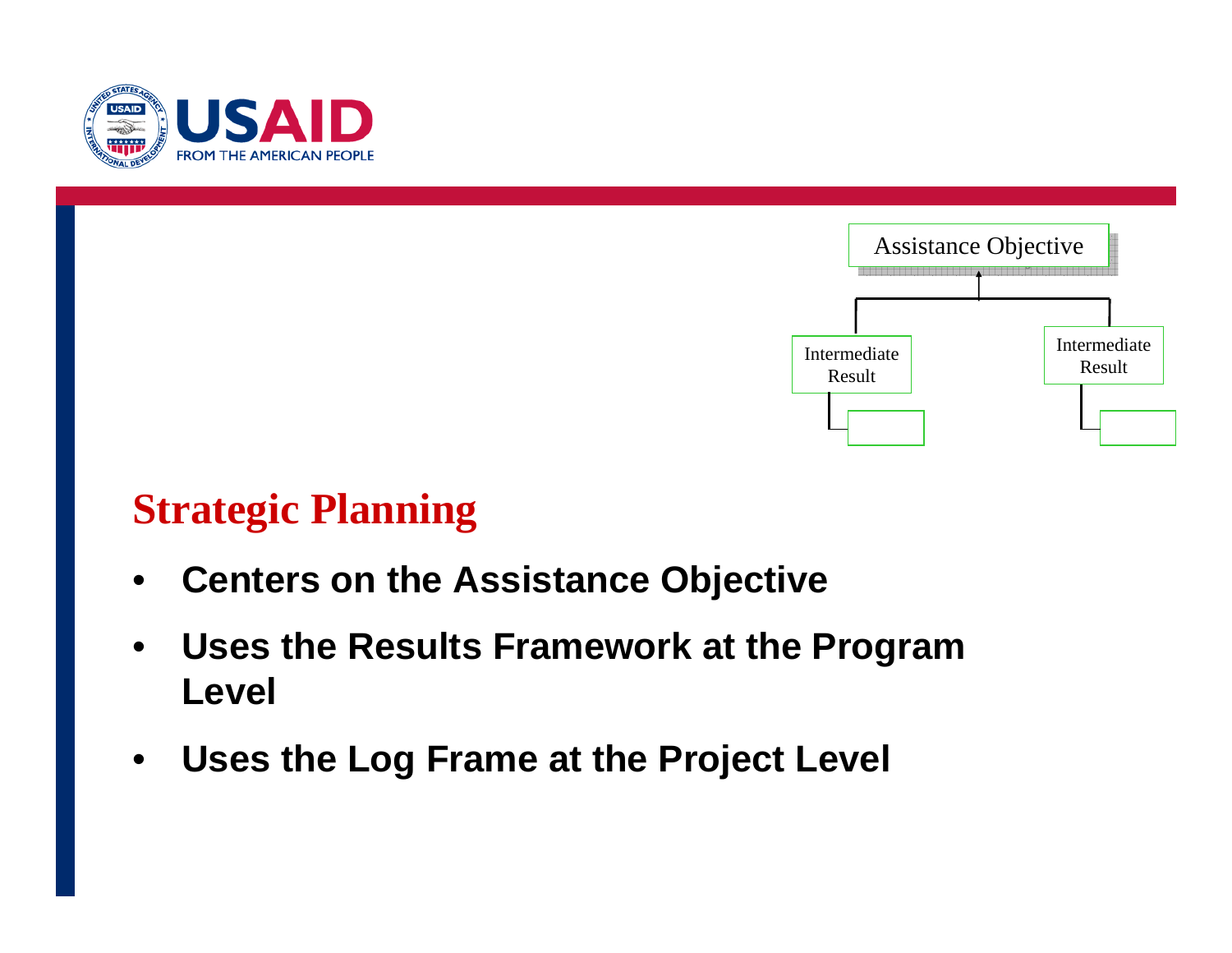

# **Achieving Results**

- **Supports implementing partners to achieve results**
- **Monitors quality and timeliness of key outputs and outcomes**
- **Manages taxpayer resources to achieve results Mission/ Vision Managemen Planning Achieving Assessing**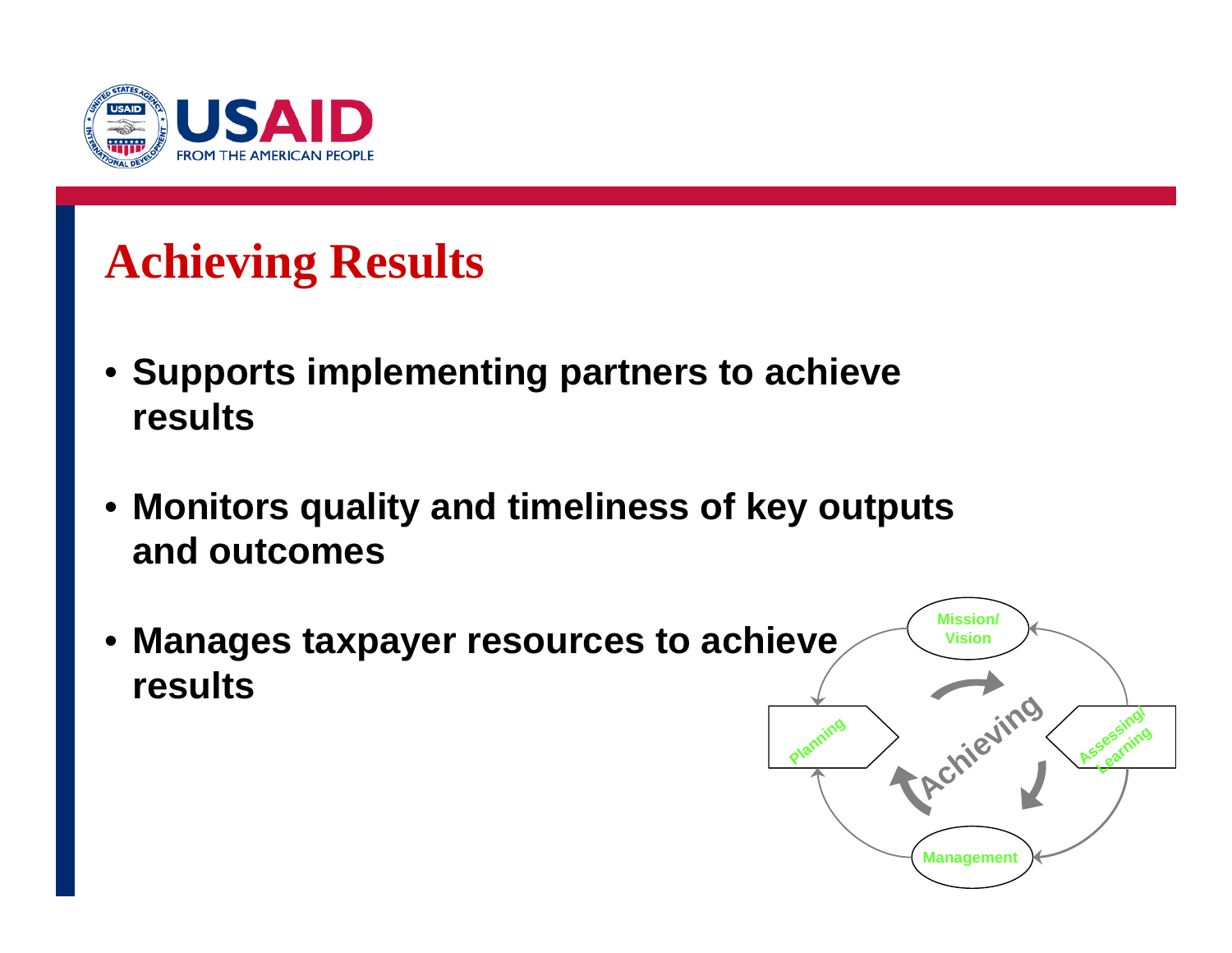

## **Assessing Results**

- • **Performance Management Plans**
- •**Data Quality Assessments**
- •**Portfolio Reviews**
- •**In-depths Program Reviews**
- •**Evaluations**

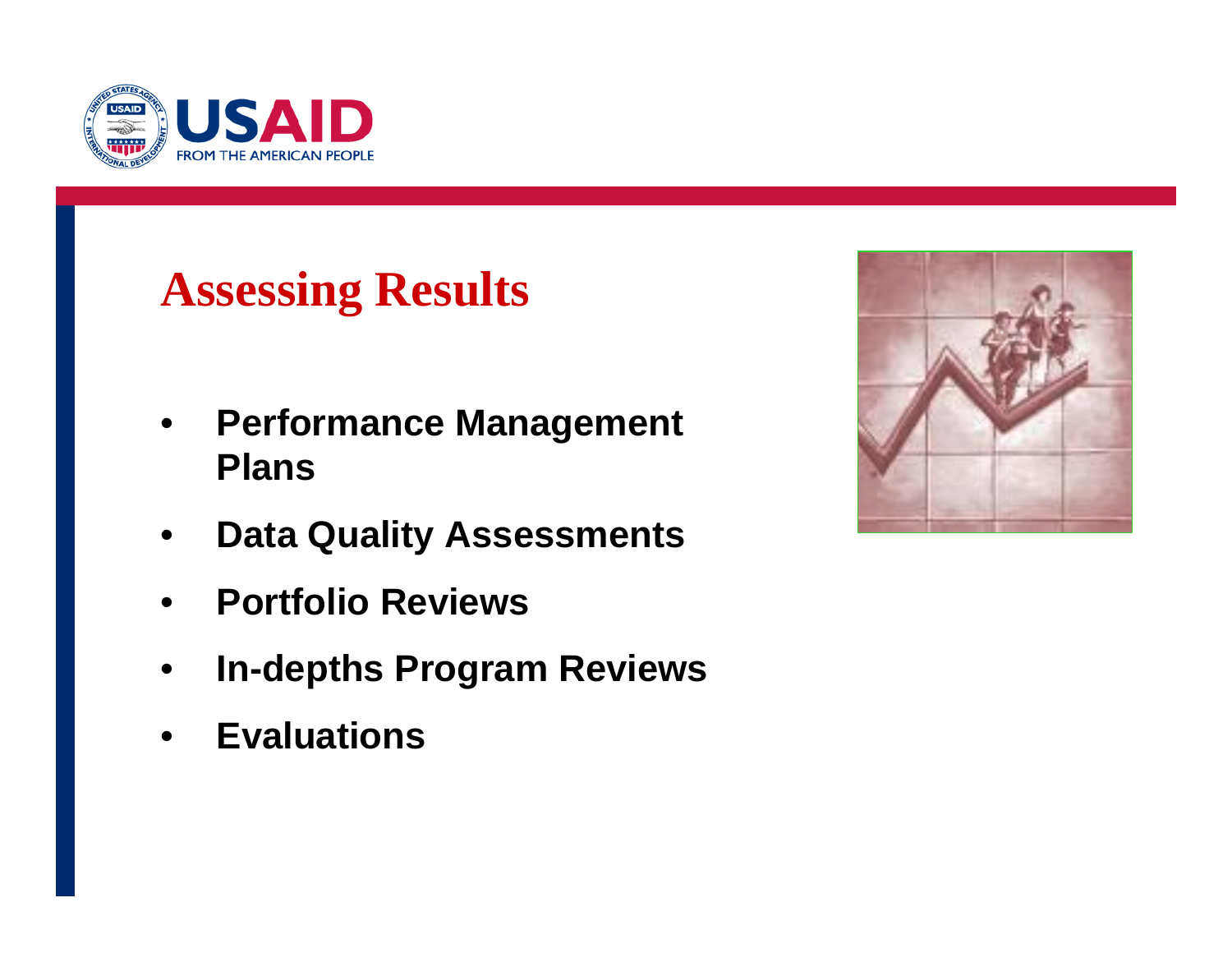





- •**Holistic approach:** We need a holistic approach to programming foreign assistance. Uneven focus on any of the components weakens our programs.
- •**Knowing where we want to be:** Good strategic planning and knowing where we want to be in the long term should be the founding block of our programs
- • **Tracking what's happening vs. answering "so what" questions:** Planning and Monitoring are the building blocks for sound Evaluation.
- • **Speaking "truth to power"** means applying lessons learned, analyzing the data, and using data for managing for results